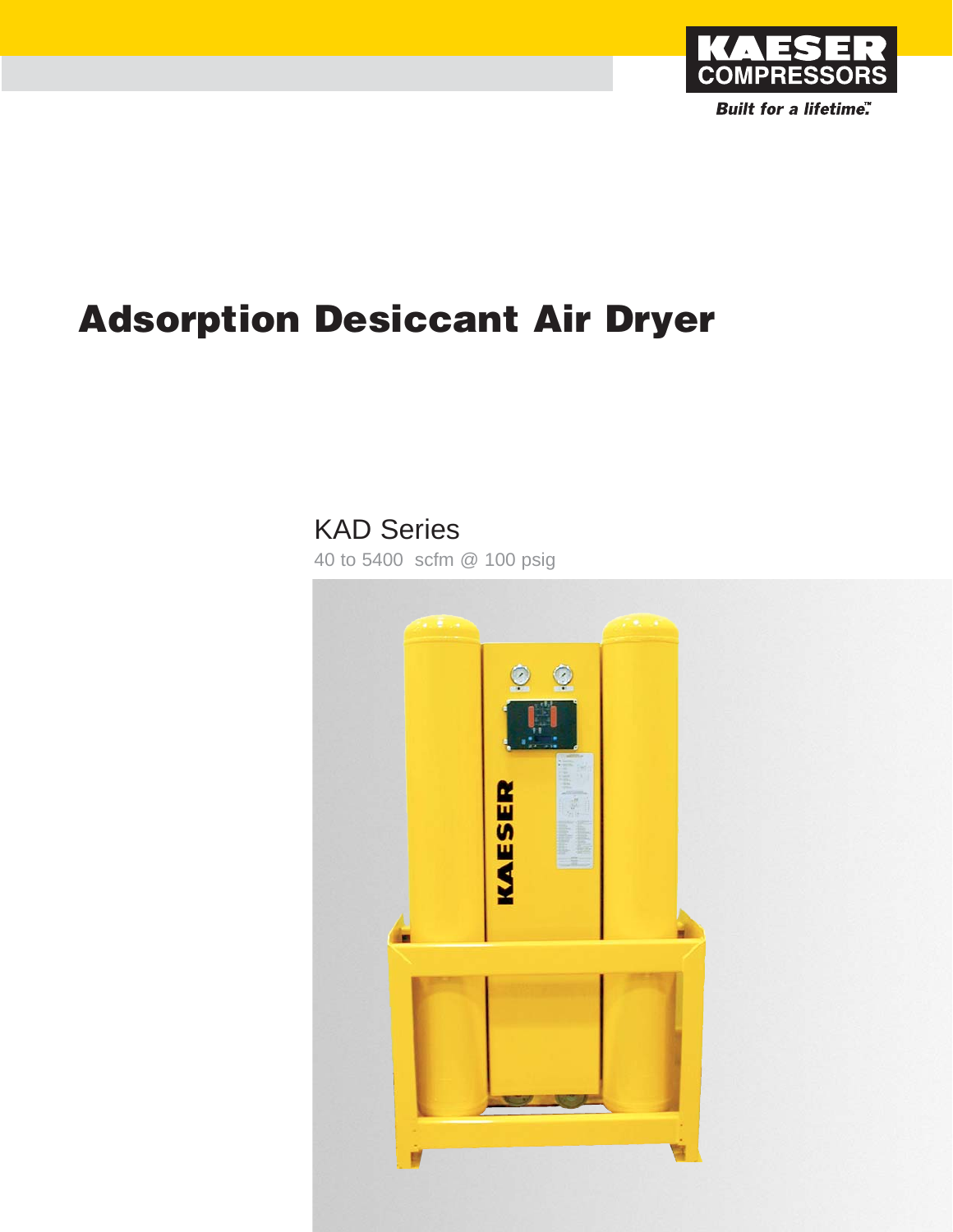### **Reliable Heatless Regenerative Desiccant Air Dryer**

Kaeser Low Dew Point Adsorption Desiccant Dryers (KAD) produce consistent dew points with minimum purge air and pressure drop while maximizing service time and desiccant life.

#### **Superior design**

KAD Dryers are designed for energyefficient operation with high-quality components for optimal performance.

Controlling the velocity through the desiccant bed is key to a dryer's efficiency. Precise amounts of Kaeser's proprietary desiccant beads combined with premium valves, control the air's velocity to prevent fluidization and desiccant breakdown. Up-flow drying coupled with down-flow desiccant regeneration provides the driest air possible.

The KAD is designed for a minimum of 4.8 seconds of contact time to ensure that the saturated inlet air is dried. Each tower is pressurized slowly at the end of each purge cycle to prevent desiccant bed movement.

The KAD is equipped with the latest in valve design, offering low pressure drop and reliability.

#### **Standard controller**



Reducing the amount of time the dryer spends purging in the regeneration cycle saves energy. Eight settings (0% to 70% in 10% increments) allow the customer to reduce regeneration requirements by matching reduced air flows to lower purge flows. Each energy-saving setting has an LED that illuminates when selected. Simply select the desired energy saving setting with the supplied switch. The controller has four fixed cycle operating modes corresponding to ISO 8573.1 Air Quality Classes (see chart below).

#### **Four Dew Point Options per ISO 8573.1 Air Quality Standards**

KAD Series dryers designs are optimized to match four pressure dew point classes of the ISO 8573.1 Air Quality Standard. Select Dew Point per ISO 8573.1 Quality Classes

| ISO 8573.1   |                                   |      | <b>Remaining Moisture**</b> | <b>Cycle Time and Mode</b> |                                                  |  |
|--------------|-----------------------------------|------|-----------------------------|----------------------------|--------------------------------------------------|--|
| <b>Class</b> | <b>Dew Point</b>                  | ppmw | mq/m <sup>3</sup>           | <b>KAD Series</b>          | <b>KAD-PS Series***</b><br><b>Energy Savings</b> |  |
|              | $-100^{\circ}$ F (-73°C)*         | 0.12 | 0.15                        | 4 min. fixed               |                                                  |  |
|              | $-40^{\circ}F$ ( $-40^{\circ}C$ ) | 10   | 12                          | 10 min. fixed              | Demand                                           |  |
| 3            | $-4^{\circ}F (-20^{\circ}C)$      | 81   | 97                          | 16 min. fixed              | Demand                                           |  |
| 4            | $+38^{\circ}F (+3^{\circ}C)$      | 610  | 730                         | 24 min. fixed              | Demand                                           |  |

\* This performance exceeds Quality Class 1 set at -94°F (-70°C)

\*\* At 100 psig (7 bar)

\*\*\* The KAD Series controller also offers fixed cycle settings

Other features include:

- Switches for ISO Class dew point, On/Off, Alarm and Service reminder reset
- Service reminder LED lights for filters, drains, valves, and desiccant
- Normal and severe service intervals setting
- Valve switching failure LED alarm
- RS232 communications port

### **Standard instrumentation**

Features:

- Left and right tower pressure gauges
- Purge pressure gauge
- Moisture indicator alerts operator of elevated dew point
- KAD Series or KAD-PS Series electronic control panel

#### **Optional Purge Saver Controller**



The Purge Saver controller minimizes purge air usage when operating at reduced loads. At full load, the desiccant tower contains five minutes of drying capacity. At less than full load, the controller monitors temperature changes in the desiccant beds, and keeps the towers on-line until the full drying capacity is reached. For example at 50% load the tower is able to stay on-line for 10 minutes instead of the usual 5 minutes, reducing average purge by about 50%. This controller has four fixed cycle operating modes corresponding to ISO 8573.1 Air Quality Classes (see chart).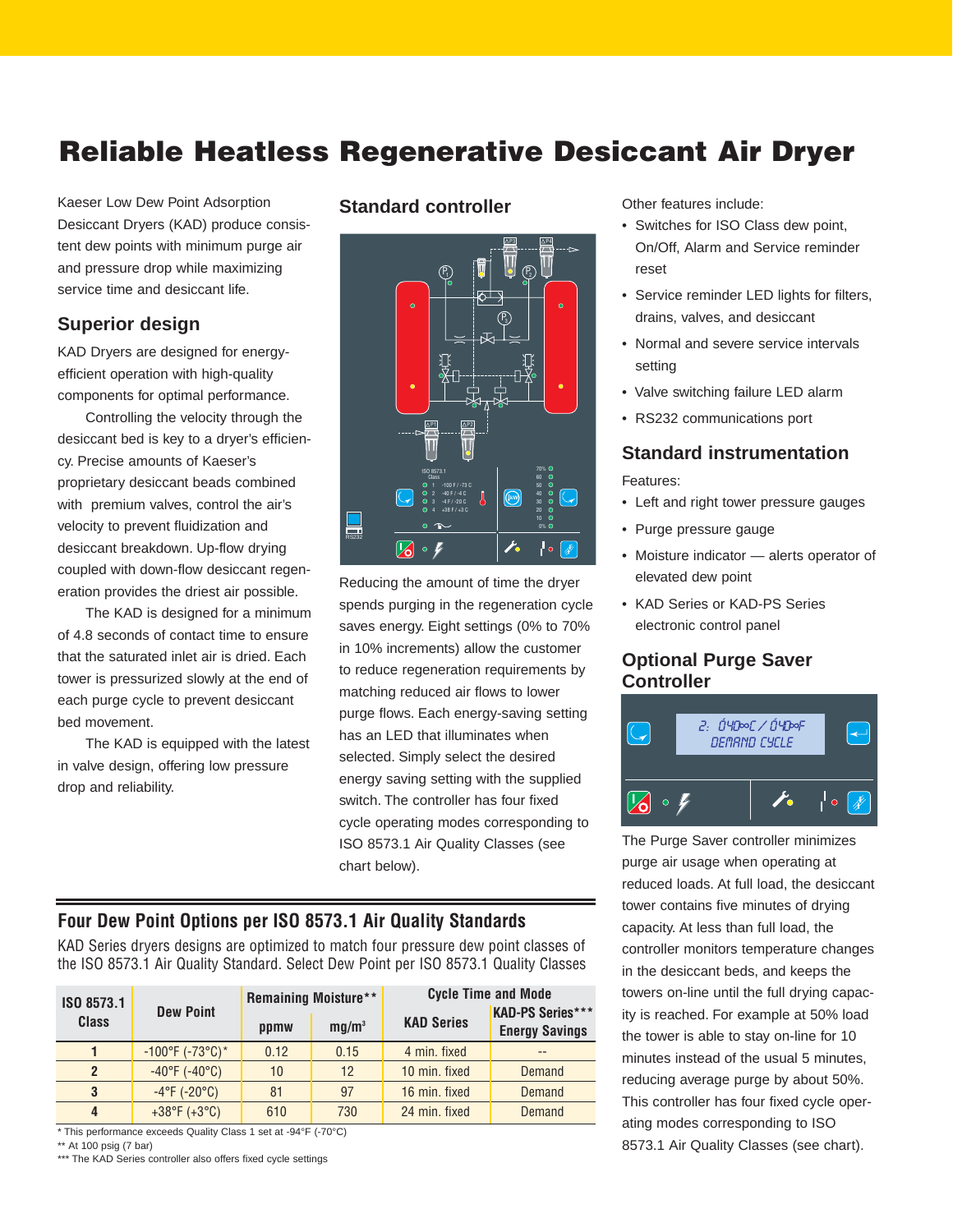### **An inside look at an outstanding air dryer**



590-5400 cfm design shown

- **Standard tower pressure 1 gauges**
- **Standard easy access front 2 control panel**
	- Power on light
	- On-off switch

#### **Separate fill and drain ports 3 standard**

• Easy desiccant replacement

- **Standard heavy-duty purge 4 exhaust mufflers**
	- Quiet operation
- **Non-lubricated inlet control 5 valve(s) standard**
	- Requires less maintenance
	- Long lasting
- **Standard Teflon® seated 6 check valves**

| <b>7</b> Standard moisture indicator<br>· Color change indicates elevated outlet dew<br>point                                                      |
|----------------------------------------------------------------------------------------------------------------------------------------------------|
| 8 Standard purge flow valve<br>• Convenient purge rate adjustment                                                                                  |
| <b>9</b> Standard purge flow<br>indicator<br>• Visual indicator of purge rate                                                                      |
| 10 Standard pressure relief<br>valves                                                                                                              |
| 11 ASME code constructed and<br>stamped pressure vessels                                                                                           |
| 12 Grooved pipe connections on<br>pipe sizes 2" and larger are<br>standard<br>• Prevents leaking                                                   |
| 13 Standard stainless steel sup-<br>port screens and air diffusers<br>(top and bottom of vessels)<br>• Easy to remove and clean                    |
| • Efficiently filters out large<br>contaminants and protects valves                                                                                |
| • Effectively prevents channeling                                                                                                                  |
| 14 Structural steel frame is<br>complete with floor stand<br>• Easy installation<br>· Dryer is completely assembled, piped<br>and wired at factory |

- Optional factory mounting of pre- and after-filters
- Shipped with full charge of desiccant
- Only utility hook-up is required
- Lifting lugs for easy handling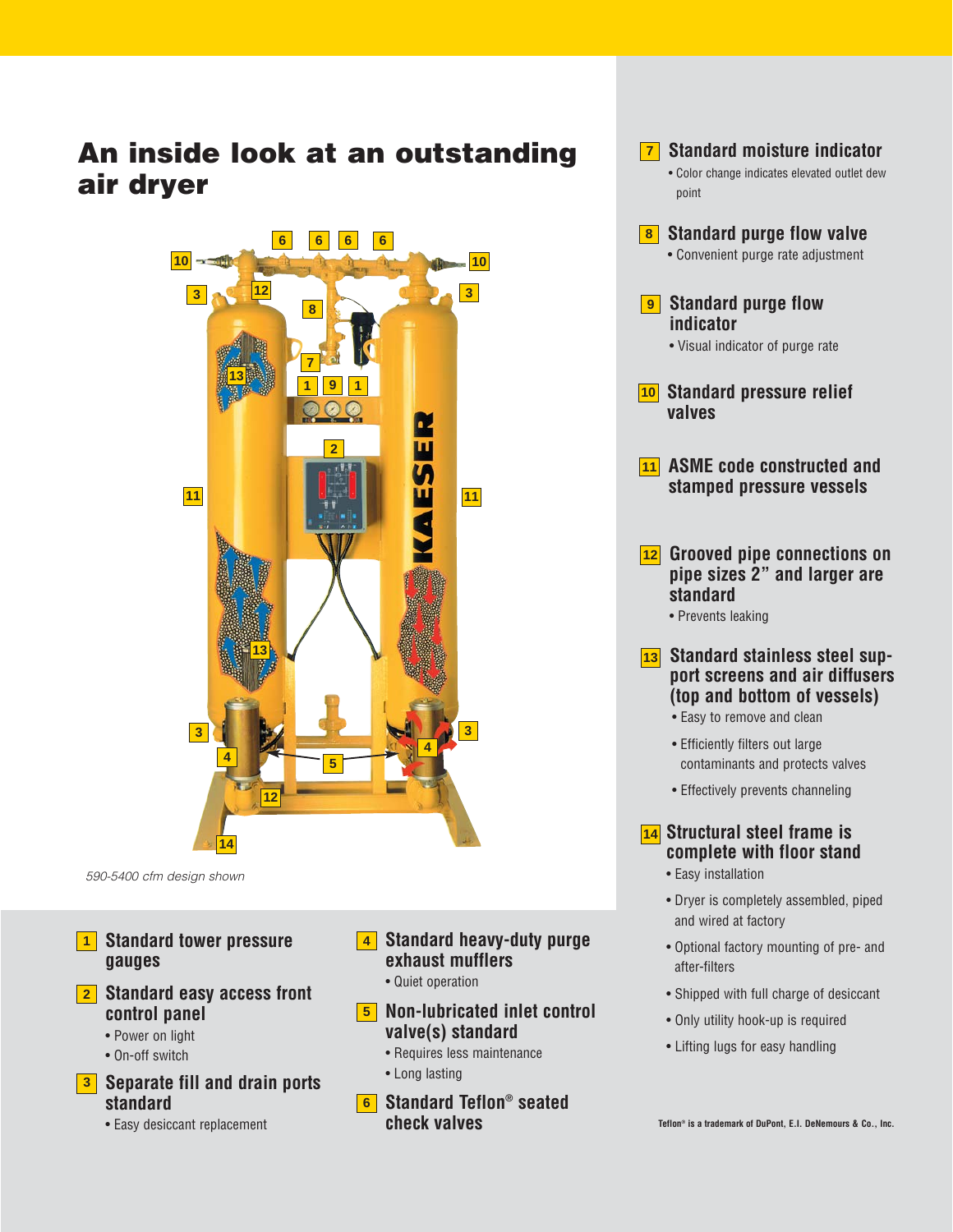#### **Operation**

#### **Models KAD 40 through KAD 5400:**

The main air stream enters drying Tower I (see Figure 1) through inlet switching valve (A), is dried by the adsorptive capacity of the desiccant, and is directed by a system of check valves (B) to the air outlet.

A portion of dried air is expanded to near atmospheric pressure by means of an adjustable purge rate valve (C) and purge orifice (D).

This extremely dry, low pressure purge air flows through the wet desiccant and regenerates the desiccant in Tower II by absorbing the moisture.

The now moisture-laden purge air is exhausted through purge/repressurization valve (E) and exhaust muffler (F) to the atmosphere.

After a predetermined period, the timer closes the purge/repressurization valve (E) which allows Tower II to slowly repressurize. Inlet switching valve (A) then closes and inlet switching valve (G) and

purge/repressurization valve (H) open.

The main air flow is now dried by Tower II (see Figure 2) while Tower I is being reactivated. Purge flow is now exhausted through purge/repressurization valve (H) and muffler (J).

#### **Filtration**

Filtration is essential to maintaining dryer performance. Optional spacesaving integrated pre-filter and after-filter packages featuring Kaeser coalescing filters are pre-installed on custom brackets within the dryer's footprint. This option requires no additional floor space for models 40 to 450 scfm. Filtration options are as follows:

- KFS and KOR pre-filters are recommended for -40°F to +38°F dew points
- KPF and KOX pre-filters are recom-

mended for -100°F dew points

• KPF-RF (reverse flow) and KVF are recommended after-filters

#### **Options**

- Purge saver controller
- Filter monitors and bypass piping are available for required filtration.
- Other options include: high humidity alarm, digital dew point monitor, other power supplies, high pressure models, severe environment finishes and special applications, such as offshore drilling. Consult factory for NEMA 7 and 12.



Optional filtration shown for 40 to 450 cfm models.

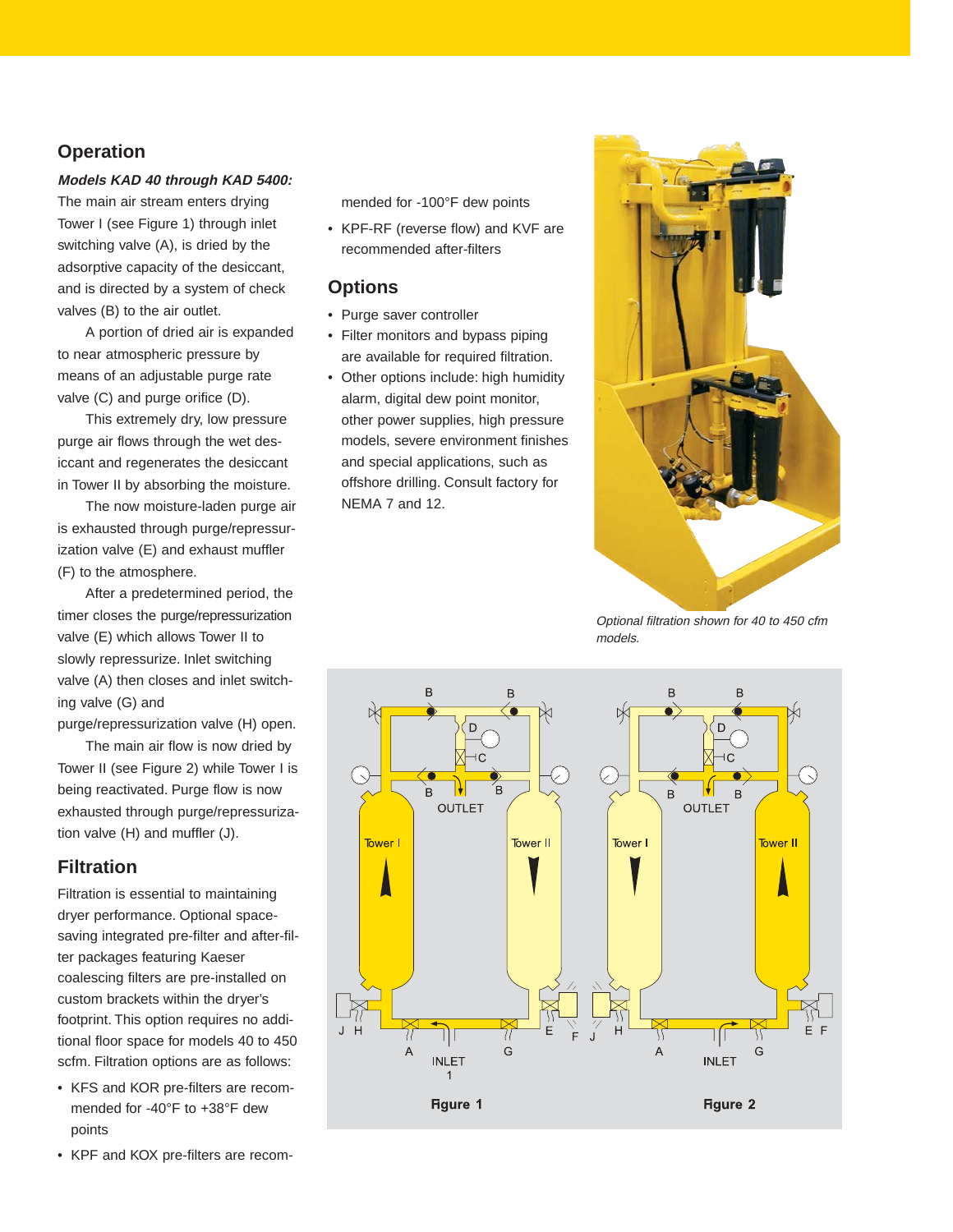#### **Flow Capacities**

#### **Maximum inlet flow capacities at various pressures:**

To determine maximum inlet flow at inlet pressures other than 100 psig, multiply inlet flow from Table 1 by multiplier from Table 2 that corresponds to system pressure at dryer inlet.

#### **Outlet flow capacities**

To determine outlet flow capacity subtract maximum purge flow from inlet flow. For dryers operating at less than maximum flow and using the Purge Economizer

feature and/or operating at pressures above 100 psig, contact factory for correct purge flow.

#### **High flow models:**

For applications requiring flow rates greater than listed in Table 1, please contact Kaeser.

#### **Table 1 - Kaeser Desiccant Dryers**

| <b>Model</b>    | <b>Inlet Flow</b><br>(scfm)<br>$@ 100$ psig | Avg. | <b>Purge Rate (scfm)</b><br>50 to 100 psig<br>Max. | Air<br><b>Available</b><br>Avg.<br>(scfm) | Down-<br>stream<br>Min.<br>(scfm) | <b>Electrics</b>  | <b>Dimensions</b><br>L x W x H<br>(in.) | In/Out<br><b>Connections</b><br>(in.) | Weight<br>(lbs.) |
|-----------------|---------------------------------------------|------|----------------------------------------------------|-------------------------------------------|-----------------------------------|-------------------|-----------------------------------------|---------------------------------------|------------------|
| <b>KAD 40</b>   | 40                                          | 6.5  | 7.9                                                | 33.5                                      | 32.1                              |                   | 26 x 26 x 74                            | $1/2$ NPT                             | 365              |
| <b>KAD 60</b>   | 60                                          | 8.6  | 10.5                                               | 51.4                                      | 49.5                              |                   | 26 x 26 x 76                            | 3/ <sub>4</sub> NPT                   | 445              |
| <b>KAD 90</b>   | 90                                          | 11.5 | 14.0                                               | 78.5                                      | 76.0                              |                   | 33 x 33 x 76                            | 3/4 NPT                               | 575              |
| <b>KAD 115</b>  | 115                                         | 16.6 | 20.1                                               | 98.4                                      | 94.9                              |                   | 33 x 33 x 76                            | 1 NPT                                 | 650              |
| <b>KAD 165</b>  | 165                                         | 23.8 | 28.9                                               | 141.2                                     | 136.1                             |                   | $33 \times 33 \times 76$                | 1 NPT                                 | 685              |
| <b>KAD 260</b>  | 260                                         | 37.4 | 45.5                                               | 222.6                                     | 214.5                             |                   | 44 x 44 x 80                            | <b>1½ NPT</b>                         | 1010             |
| <b>KAD 370</b>  | 370                                         | 53.3 | 64.8                                               | 316.7                                     | 305.2                             | $120 - 1 - 60$    | 44 x 44 x 81                            | <b>11/2 NPT</b>                       | 1215             |
| <b>KAD 450</b>  | 450                                         | 64.8 | 78.8                                               | 385.2                                     | 371.2                             | NEMA <sub>4</sub> | 44 x 44 x 82                            | <b>1% NPT</b>                         | 1350             |
| <b>KAD 590</b>  | 590                                         | 85   | 103                                                | 505                                       | 487                               | <b>Standard</b>   | 52 x 48 x 95                            | 2 NPT                                 | 2205             |
| <b>KAD 750</b>  | 750                                         | 108  | 131                                                | 642                                       | 619                               | Other             | 52 x 48 x 97                            | <b>21/2 NPT</b>                       | 2705             |
| <b>KAD 930</b>  | 930                                         | 134  | 163                                                | 796                                       | 797                               | <b>Voltages</b>   | 58 x 56 x 102                           | <b>21/2 NPT</b>                       | 3228             |
| <b>KAD 1130</b> | 1130                                        | 163  | 198                                                | 967                                       | 932                               | Available         | 62 x 57 x 104                           | 3 FLG                                 | 3740             |
| <b>KAD 1350</b> | 1350                                        | 194  | 236                                                | 1156                                      | 1114                              |                   | 63 x 57 x 109                           | 3 FLG                                 | 4252             |
| <b>KAD 1550</b> | 1550                                        | 223  | 271                                                | 1327                                      | 1279                              |                   | 77 x 68 x 109                           | 4 FLG                                 | 4796             |
| <b>KAD 2100</b> | 2100                                        | 302  | 368                                                | 1798                                      | 1732                              |                   | 85 x 75 x 106                           | 4 FLG                                 | 5100             |
| <b>KAD 3000</b> | 3000                                        | 432  | 525                                                | 2569                                      | 2475                              |                   | 80 x 89 x 121                           | 6 FLG                                 | 8500             |
| <b>KAD 4100</b> | 4100                                        | 590  | 718                                                | 3510                                      | 3382                              |                   | 91 x 85 x 105                           | 6 FLG                                 | 9900             |
| <b>KAD 5400</b> | 5400                                        | 778  | 945                                                | 4623                                      | 4455                              |                   | 102 x 92 x 122                          | 6 FLG                                 | 12000            |

**Note 1:** "Performance data obtained and presented in accordance with ANSI/B93.45M—1982, Pneumatic Fluid Power— Compressed Air Dryers—Methods for rating and testing." Conditions for rating above dryers are: 100 psig and 100°F (37.8°C) saturated inlet air, and a maximum 5 psi (.35 bar) pressure drop. Actual pressure drop for all units is less than 3 psi at rated conditions.

**Note 2:** The purge flow rate of any pressure swing (heatless) desiccant dryer is not constant throughout the purge cycle. The purge cycle consists of a maximum purge flow period when the purge valve is open and a reduced flow period during repressurization. The total purge flow during the purge flow cycle is the product of the average purge flow times the purge cycle time.

**Note 3:** Maximum Working Pressure: 150 psig Standard; 250 psig Optional

Specifications are subject to change without notice.

#### **Table 2 - Inlet Pressure Correction Factor**

| Inlet<br><b>Pressure</b><br>(psig) | <b>Multiplier</b> | <b>Inlet</b><br><b>Pressure</b><br>(psig) | <b>Multiplier</b> |
|------------------------------------|-------------------|-------------------------------------------|-------------------|
| 60                                 | 0.65              | 130                                       | 1.12              |
| 70                                 | 0.74              | 140                                       | 1.16              |
| 80                                 | 0.83              | 150                                       | 1.20              |
| 90                                 | 0.91              | 175                                       | 1.29              |
| 100                                | 1.00              | 200                                       | 1.37              |
| 110                                | 1.04              | 225                                       | 1.45              |
| 120                                | 1.08              | 250                                       | 1.52              |